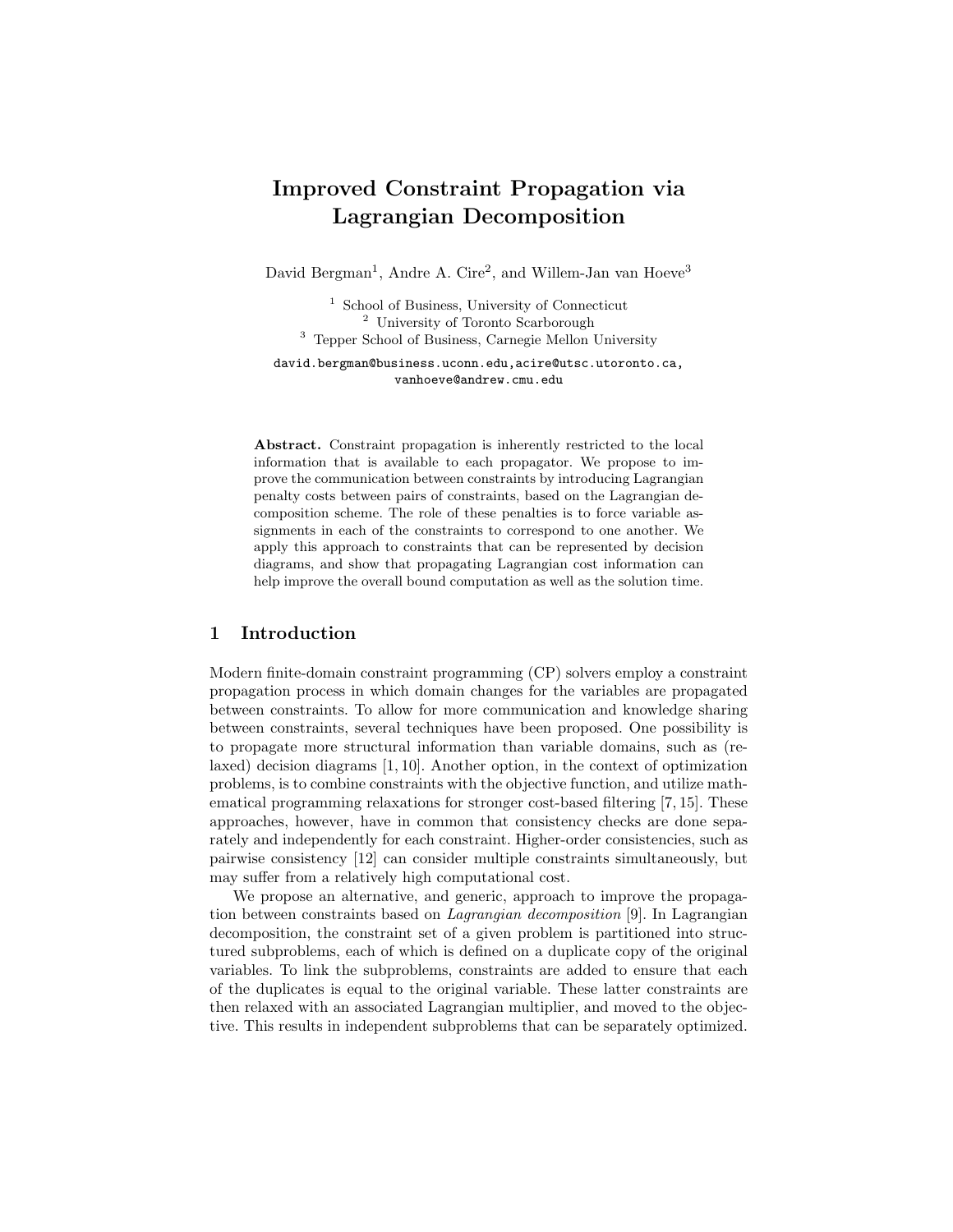Intuitively, the idea is to force the variables to take the same value in each constraint, via the Lagrangian penalties, which are iteratively updated. This will somehow synchronize the consistency checks for each of the constraints; instead of allowing each constraint to check its consistency w.r.t. an arbitrary tuple, we iteratively arrive at tuples with minimal disagreement.

Since constraint programming has been designed to work with (global) constraints that capture a specific structure of the problem, the application of Lagrangian decomposition in this context seems natural and promising. Indeed, we show that the Lagrangian decomposition is not only useful to improve the bound on the objective, but can also be applied for cost-based domain filtering.

The structure of the paper is as follows. We first provide an overview of the most relevant related work in Section 2. In Section 3 we recall the Lagrangian decomposition scheme. We apply this to constraint programming models in Section 4. Experimental results on instances with multiple alldiff constraints are given in Section 5, while Section 6 provides results on set covering problems. We conclude in Section 7.

### 2 Related Work

Lagrangian relaxations have been widely applied in operations research as well as constraint programming. One of the first applications in CP is the work by Benoist et al. [2] on the Traveling Tournament Problem. A formal treatment was provided by Sellmann [16] who showed that optimal Lagrangian multipliers may not result in the most effective domain filtering. Recently, [8] introduced a framework for automated Lagrangian relaxation in a constraint programming context. That work explicitly generalizes Lagrangian relaxations to CP problems using measures of constraint violations, or degrees of satisfiability.

Adapting weights for improving propagation has also been applied in the context of Valued Constraint Satisfaction Problems [6]. In that work, a linear programming model is proposed for computing Optimal Soft Arc Consistency, but Lagrangian relaxations are not used. Khemmoudj et al. [13] combine arc consistency with Lagrangian relaxation for filtering constraint satisfaction problems (CSPs). They consider binary CSPs (i.e., each constraint has at most two variables in its scope) in extensional form. Lastly, Bergman et al. [3] introduce Lagrangian relaxations in the context of propagating (relaxed) decision diagrams.

### 3 Lagrangian Decomposition

Lagrangian decomposition has been introduced to strengthen Lagrangian bounds for integer linear optimization problems [9]. Consider an integer linear program of the form:

$$
(P) \quad \max\{fx \mid Ax \le b, Cx \le d, x \in X\},
$$

for some feasible set X, where  $x \in \mathbb{R}^n$  is a vector of variables,  $f \in \mathbb{R}^n$  represents a 'weight' vector, A and C represent constraint coefficient matrices, and b and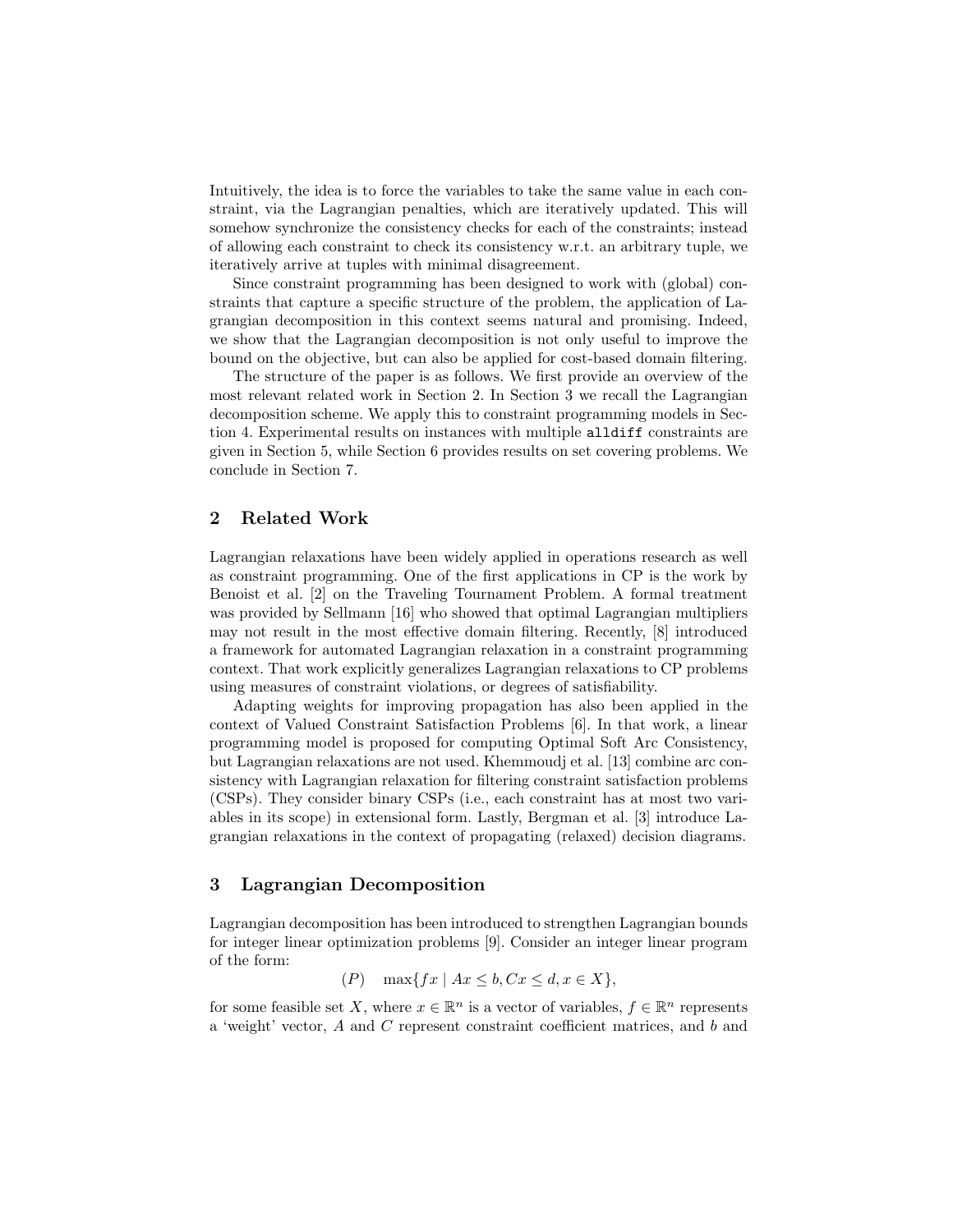c are constant right-hand size vectors. This is equivalent to the reformulated program

$$
\max\{fx \mid Ay \le b, Cx \le d, x = y, x \in X, y \in Y\},\
$$

for any set  $Y$  containing  $X$ .

The Lagrangian decomposition of  $P$  consists in dualizing the *equality* constraints  $x = y$  with Lagrangian multipliers  $\lambda \in \mathbb{R}^n$ :

$$
L_P(\lambda) := \max\{fx + \lambda(y - x) \mid Cx \le d, x \in X, Ay \le b, y \in Y\}
$$
  
= 
$$
\max\{(f - \lambda)x \mid Cx \le d, x \in X\} + \max\{\lambda y \mid Ay \le by \in Y\}
$$

The Lagrangian dual is to find those Lagrangian multipliers  $\lambda$  that provide the best bound:

$$
\min_{\lambda} L_P(\lambda).
$$

Guignard and Kim [9] show that the optimal bound obtained from this Lagrangian decomposition is at least as strong as the standard Lagrangian bounds from dualizing either  $Ax \leq b$  or  $Cx \leq d$ . Lagrangian decomposition may be particularly useful when the problem is composed of several well-structured subproblems, such as those defined by (global) constraints in CP models.

### 4 Application to Constraint Programming

We apply Lagrangian decomposition to constraint optimization problems (COPs), which include constraint satisfaction problems (CSPs) as special case. It is important to note that this approach will transform each of the original constraints into an 'optimization constraint'; instead of representing a witness for feasibility the constraint now has to represent a witness for optimality, even if the constraint is not directly linked to the objective function, or in case of feasibility problems.

When the variables have numeric domains, the method from Section 3 can be directly applied. In general, however, domains need not be numeric, and we will therefore focus our discussion on this more general case. Consider a COP with variables  $x_1, \ldots, x_n$  that have given finite domains  $x_i \in D_i$ :

$$
\max f(x_1, ..., x_n) \ns.t. \ C_j(x_1, ..., x_n) \ j \in \{1, ..., m\} \n x_i \in D_i \qquad i \in \{1, ..., n\}
$$
\n(1)

For simplicity we assume here that all variables appear in all constraints, but we can allow a different subset of variables for each constraint. Also,  $C_i$  may represent any substructure, for example a global constraint, a table constraint, or a collection of constraints. We introduce for each variable  $x_i$  and each constraint  $j = 1, \ldots, m$  a duplicate variable  $y_i^j$  with domain  $D_i$ . We let the set  $y_i^1$  represent our 'base' variables, to which we will compare the variables  $y_i^j$  for  $j = 2, \ldots, m$ .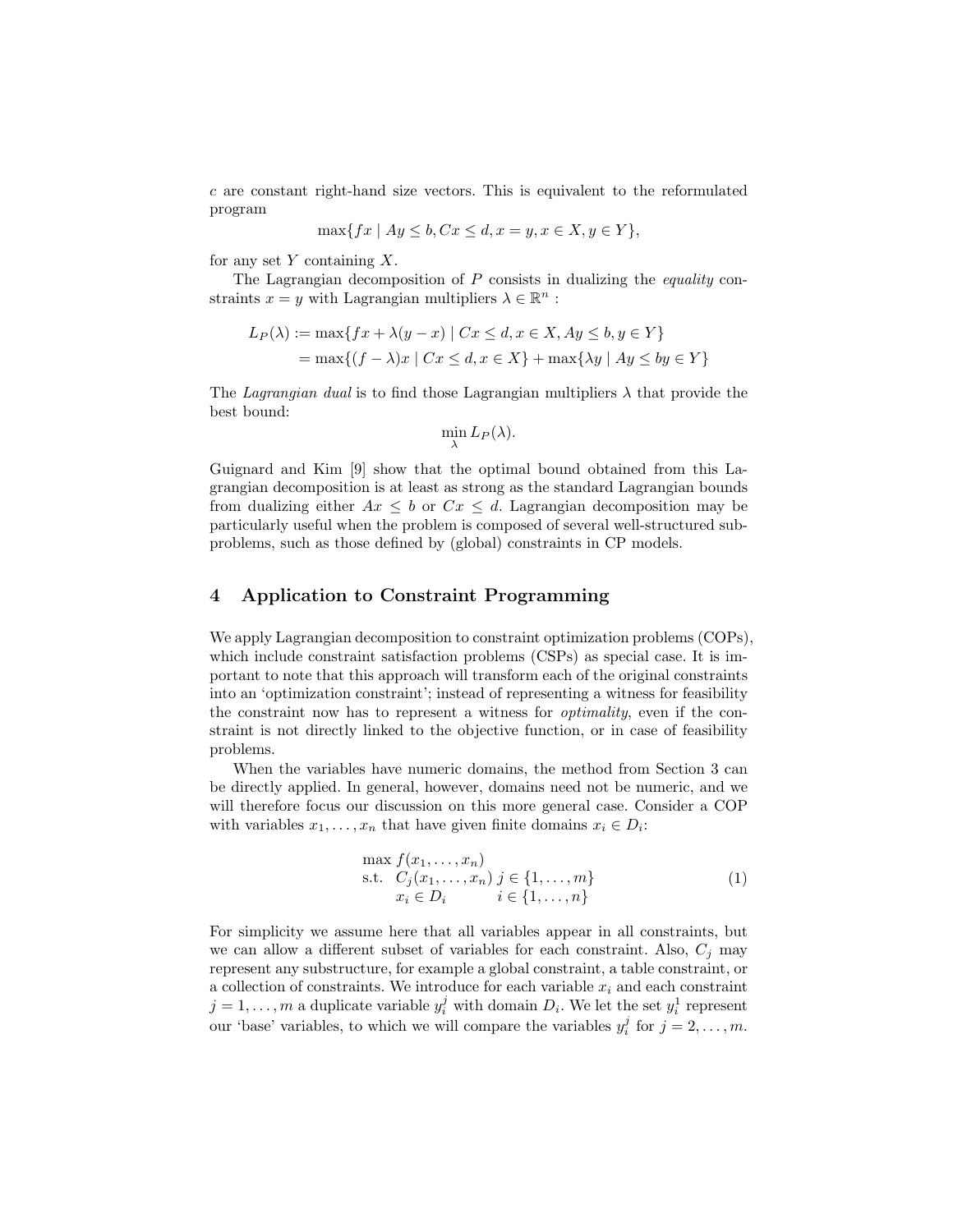The reformulated COP is as follows:

$$
\begin{array}{ll}\n\max f(y_1^1, \dots, y_n^1) \\
\text{s.t.} \quad C_j(y_1^j, \dots, y_n^j) \ j \in \{1, \dots, m\} \\
y_i^1 = y_i^j \qquad i \in \{1, \dots, n\}, j \in \{2, \dots, m\} \\
y_i^j \in D_i \qquad i \in \{1, \dots, n\}, j \in \{1, \dots, m\}\n\end{array}
$$

To establish the Lagrangian decomposition, we relax the constraints  $y_i^1 = y_i^j$ and move these into the objective as  $y_i^1 \neq y_i^j$  with associated Lagrangian multipliers. To measure its violation, we propose to represent  $y_i^1 \neq y_i^j$  with the set of constraints  $((y_i^j = v) - (y_i^1 = v))$  for all  $v \in D_i$ , where  $(y_i^j = v)$  is interpreted as a binary value representing the truth value of the expression. Lastly, we define a Lagrangian multiplier for each  $i, j \ (j \geq 2)$  and each  $v \in D(x_i)$  as a vector

$$
\overline{\lambda}_i^j := \lambda_i^j[v].
$$

The Lagrangian objective function can then be written as:

$$
\max \quad f(y_1^1, \dots, y_n^1) + \sum_{j=2}^m \sum_{i=1}^n \sum_{v \in D(x_i)} \lambda_i^j[v]((y_i^j = v) - (y_i^1 = v))
$$

$$
= f(y_1^1, \dots, y_n^1) + \sum_{j=2}^m \sum_{i=1}^n \left(\lambda_i^j[y_i^j] - \lambda_i^j[y_i^1]\right)
$$

This leads to the following decomposition (for any given set of multipliers  $\overline{\lambda}_i^j$  $i^{\prime}$ ):

$$
\max \left\{ f(y_1^1, \dots, y_n^1) - \sum_{j=2}^m \sum_{i=1}^n \lambda_i^j [y_i^1] | C_1(y_1^1, \dots, y_n^1) \right\} + \sum_{j=2}^m \left( \max \left\{ \sum_{i=1}^n \lambda_i^j [y_i^j] | C_j(y_1^j, \dots, y_n^j) \right\} \right)
$$

which are m independent subproblems. Let  $z_j$  be the optimal objective value for subproblem  $j \in \{1, \ldots, m\}$ . Then  $\sum_{j=1}^{m} z_j$  is a valid bound on  $f(x_1, \ldots, x_n)$ . Note that the duplicate variables have only been introduced for the formal description of the method. In practice, all constraints  $C_i$  use the original variables.

Design choices The Lagrangian decomposition scheme can be adapted by allocating parts of original objective to different subproblems. Moreover, we can introduce equality constraints between any pair of subproblems. We will illustrate the latter in the following example.

Example 1. Consider the following CSP:

$$
C_1: \text{ alldiff}(x_1, x_2, x_3) \quad C_2: \text{ alldiff}(x_2, x_4, x_5) \quad C_3: \text{ alldiff}(x_3, x_5) x_1 \in \{a, b\}, x_2 \in \{b, c\}, x_3 \in \{a, c\}, x_4 \in \{a, b\}, x_5 \in \{a, b, c\}
$$

This CSP is domain consistent as well as pairwise consistent, and has one solution  $(x_1, x_2, x_3, x_4, x_5) = (b, c, a, a, b).$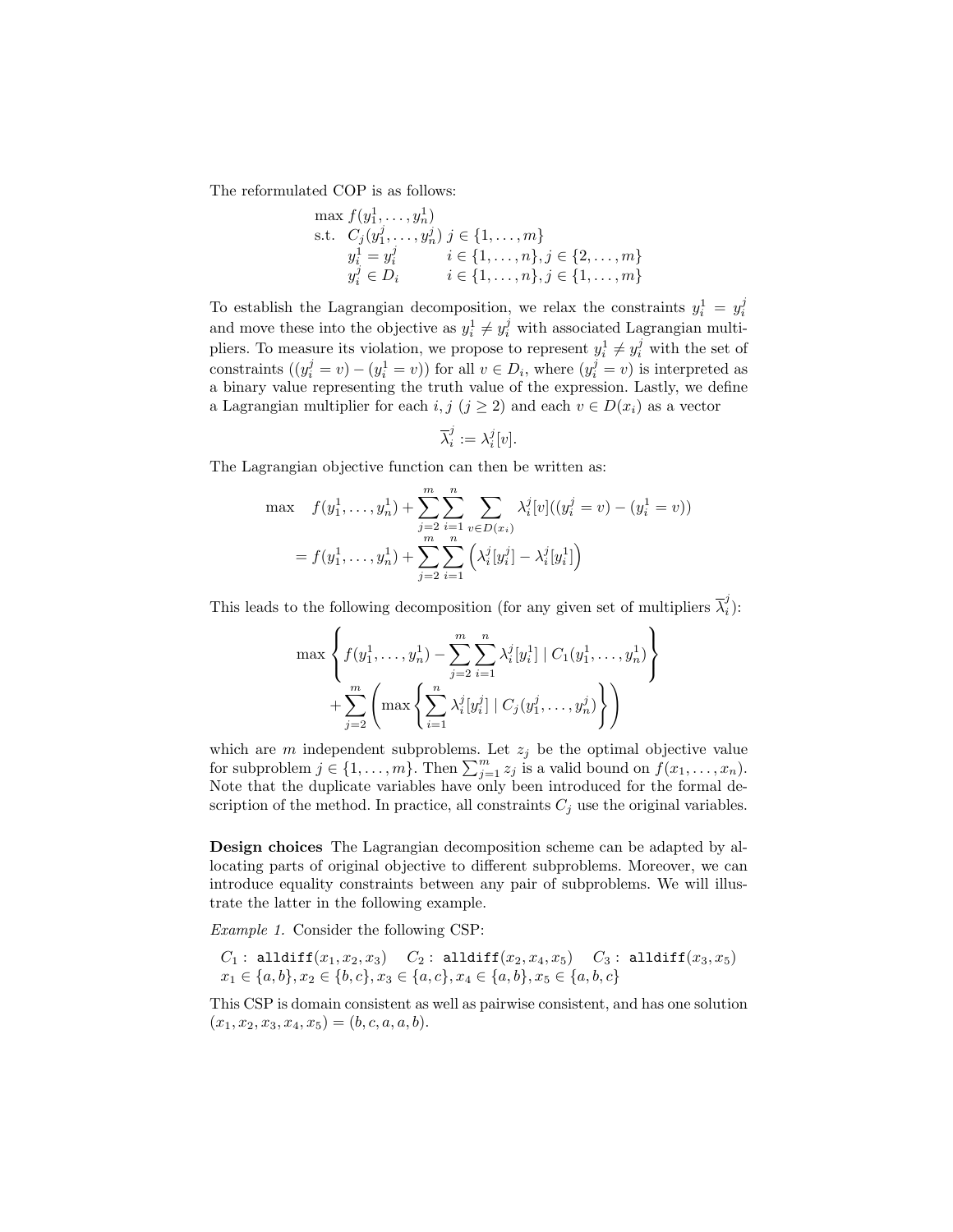We construct a Lagrangian decomposition based on the constraints  $C_1, C_2, C_3$ . To link these, we only need to introduce the constraints  $y_2^2 = y_2^1$ ,  $y_3^3 = y_3^1$ ,  $y_5^3 = y_5^2$ , and their associated multipliers. This yields the following three subproblems, with respective objective values  $z_1, z_2, z_3$ :

$$
\begin{aligned} z_1 &= \max \left\{ - \overline{\lambda}_2^2[y_2^1] - \overline{\lambda}_3^3[y_3^1] \mid \mathtt{alldiff}(y_1^1,y_2^1,y_3^1) \right\} \\ z_2 &= \max \left\{ \overline{\lambda}_2^2[y_2^2] - \overline{\lambda}_5^3[y_5^2] \mid \mathtt{alldiff}(y_2^2,y_4^2,y_5^2) \right\} \\ z_3 &= \max \left\{ \overline{\lambda}_3^3[y_3^3] + \overline{\lambda}_5^3[y_5^3] \mid \mathtt{alldiff}(y_3^3,y_5^3) \right\} \end{aligned}
$$

This CSP can be considered as a COP with a zero-valued objective function so that the value  $z_1 + z_2 + z_3$  is an upper bound on the satisfiability of this problem, for any Lagrangian multipliers; if the bound is below zero, the problem is unsatisfiable. And so, the optimal Lagrangian decomposition bound is  $0.$   $\Box$ 

Cost-based domain filtering In addition to pruning the search based on the overall bound  $L_P(\lambda)$  and a given lower bound B, we can apply cost-based domain filtering. The difference with existing cost-based filtering methods is that the bounds from the different subproblems can all be conditioned on a specific variable/value pair. To this end, let  $z_j |_{x_i=v}$  be the optimal objective value for subproblem  $j \in \{1, ..., m\}$  in which  $y_i^j = v$ . We have the following result:

# **Proposition 1.** If  $\sum_{j} z_j |_{x_i=v} < B$  then v can be removed from  $D_i$ .

This result may be particularly effective when there is no single subproblem that collects all variables. We continue our example to give an illustration.

Example 2. Continuing Example 1, consider the following Lagrangian multipliers (all others are zero):  $\lambda_2^2[b] = 0.5, \lambda_3^3[a] = 0.5, \lambda_5^3[a] = 0.5$ . This yields  $z_1 = -0.5, z_2 = 0.5, z_3 = 0.5,$  and a total bound of 0.5. Even though this is not optimal, when we condition  $x_2 = b$  or  $x_5 = c$ , the bound becomes  $-0.5$  in both cases, and by Proposition 1 we can remove those values from their respective domains. We can similarly remove values a from  $D_1$ , b from  $D_2$ , and c from  $D_3$ using the multipliers  $\lambda_2^2[c] = -0.5, \lambda_3^3[c] = 0.5, \lambda_5^3[c] = 0.5.$ 

Example 2 implies the following result:

Proposition 2. Cost-based filtering based on Lagrangian decomposition can be stronger than pairwise consistency.

Implementation issues To apply Lagrangian propagation efficiently, it is important that each constraint is optimized efficiently. For many constraints optimization versions are already available [11], to which the Lagrangian costs can be immediately added. For example, in our experiments we represent constraints by decision diagrams, which permit to find the optimal solution quickly via a shortest (or longest) path calculation. Also, cost-based propagators are available that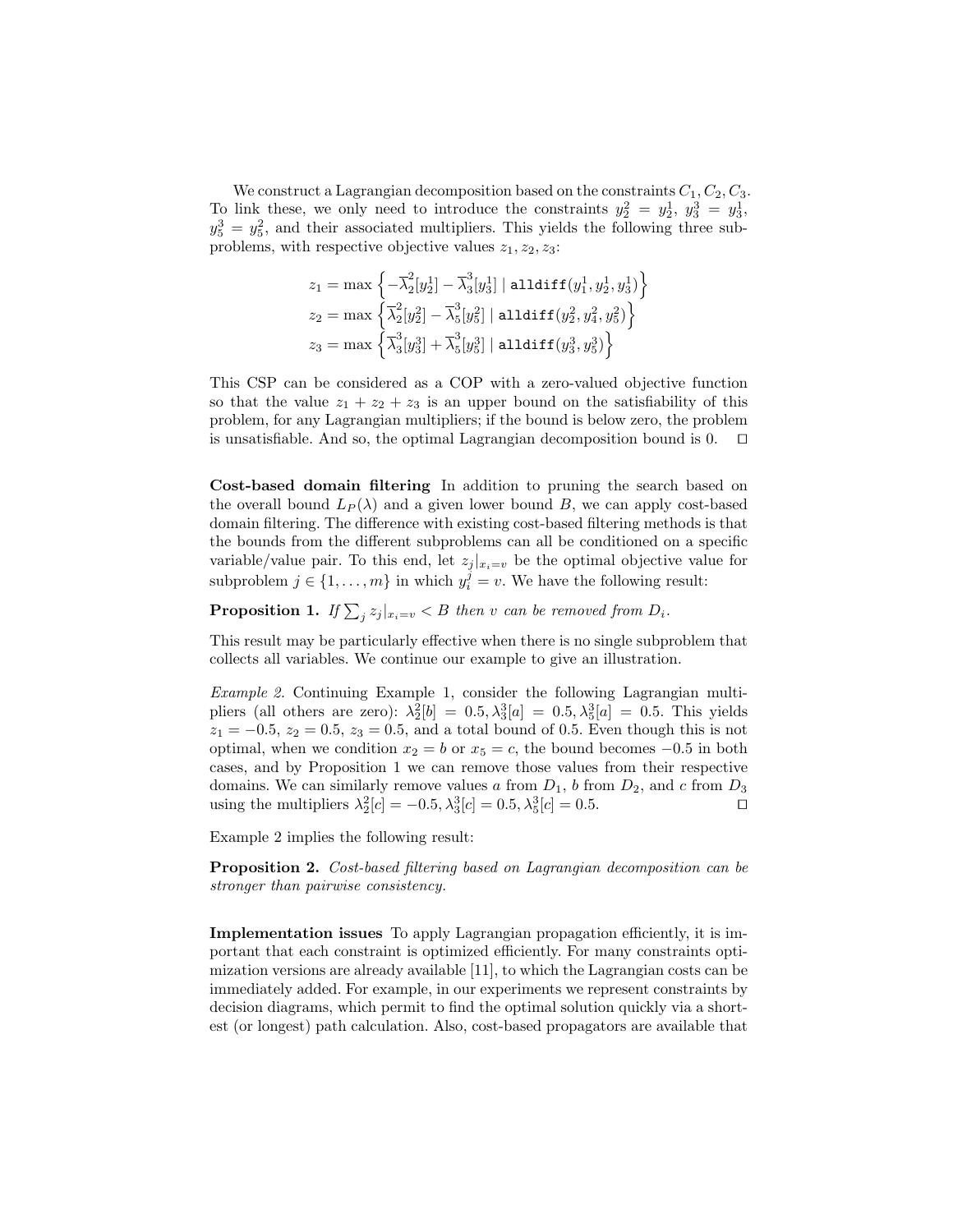

a. Root node gap comparison b. Performance plot

Fig. 1: Evaluating the impact of the Lagrangian decomposition on systems of multiple alldiff constraints. (a) compares the root node gap obtained with Lagrangian decomposition (Mdd Lag Gap) and without (Mdd Gap) and (b) depicts a performance profile comparing the number of instances solved (N Solved) within a given time limit (horizontal axis) with Lagrangian decomposition (With Lag) and without (No Lag).

filter sub-optimal arcs from the decision diagram. Second, the search for optimal Lagrangian multipliers can be done with different methods [14]. Regardless, any set of multipliers results in a valid relaxation, and we do not necessarily need to solve the Lagrangian dual to optimality. In our implementation, we compute the multipliers once at the root node and reuse them during the CP search process.

### 5 Application: Multiple Alldifferent Constraints

As first application, we consider systems of multiple overlapping alldiff constraints, as in [1]. These are defined on a set  $X = \{x_1, \ldots, x_n\}$  of variables with domain  $\{1, \ldots, n\}$ . Each alldiff constraint is defined on a subset of variables  $S_j \subset X$ , for  $j = 1, ..., k$ . We then consider the following COP:

$$
\max \left\{ \sum_{i=1}^{n} w_i x_i \mid \text{alldiff}(S_j) \ \forall j \in \{1, \dots, k\} \right\}
$$

We generated instances with  $n = 10, 11, 12, 13, 14, k = 4$ , and  $|S_i| = n - 2$  for all  $j = 1, \ldots, 5$ . For the Lagrangian decomposition, we partition the alldiff constraints into two arbitrary subsets of size two, and define one multi-valued decision diagram (MDD) for each subset. In other words, we apply MDD propagation to these subsets of alldiff constraints. The two MDDs thus formed are the basis for the Lagrangian decomposition, which follows the description in Section 4 (where the *j*-th MDD represents constraint set  $C_i$ ).

We implemented the MDD propagation as well as the Lagrangian decomposition as a global constraint in IBM ILOG CPO 12.6, similar to [5]. The (near-)optimal Lagrangian multipliers were computed using the Kelly-Cheney-Goldstein method [14], using IBM ILOG CPLEX 12.6 as the linear programming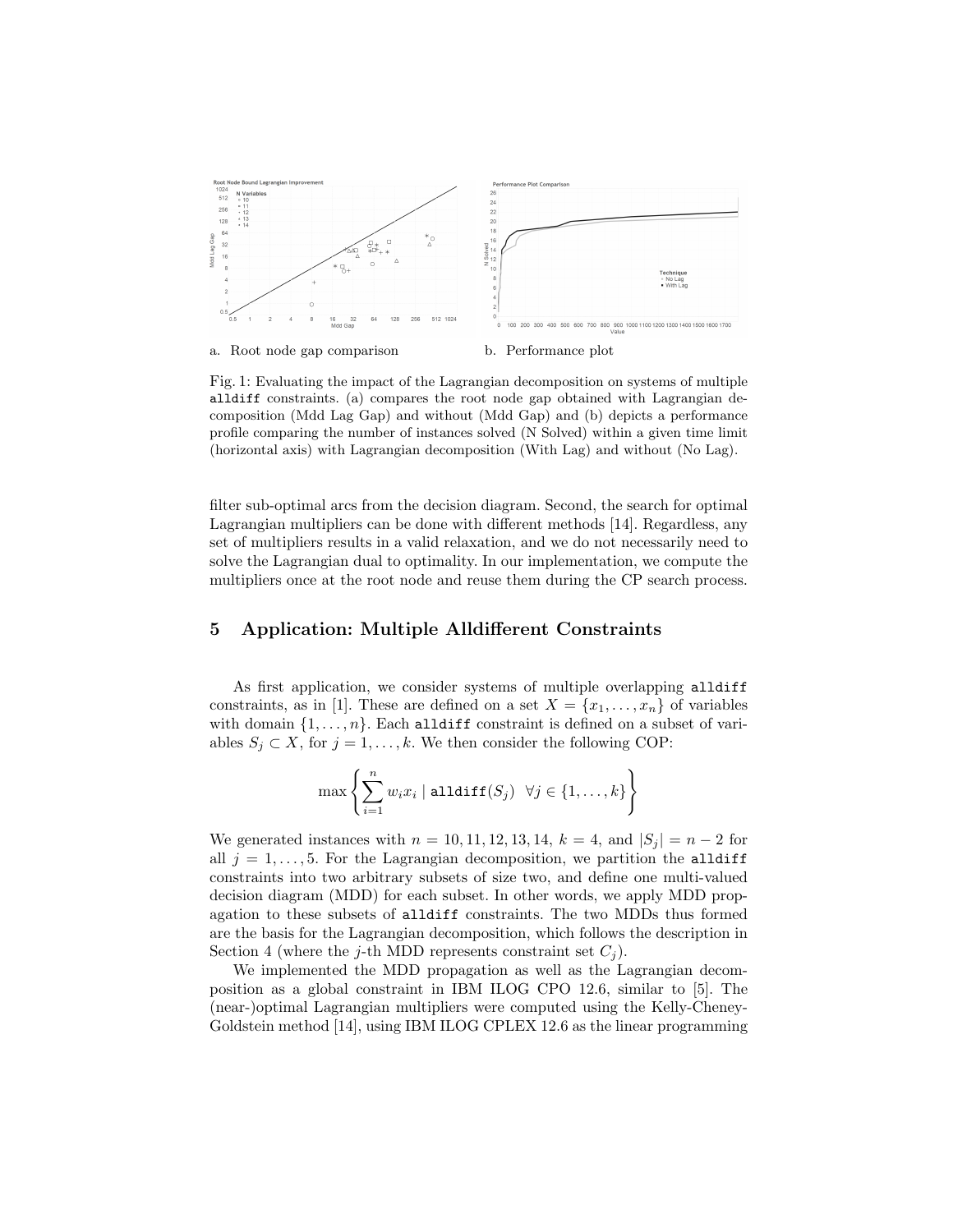solver. We fix the CP search to be lexicographic in the order of the variables, to ensure the search tree is the same across all instances. We compare the performance with and without Lagrangian multipliers.

In Figure 1.a we show the root node percent gap for the 25 instances (where the optimal value was obtained by formulating an integer linear program and solving the instances using CPLEX). The reduction in the gap can be substantial, in some case several orders of magnitude. This reduction in the optimality gap and additional cost-based filtering due to the Lagrangian multipliers enables more instances to be solved in shorter computational time, as depicted in Figure 1.b. Depending on the configuration of the alldiff systems the improvement can be marginal and in some cases negligible.

### 6 Application: Set Covering

The set covering problem is defined on a universe of *n* elements  $U = \{1, \ldots, n\}.$ Given a collection of subsets  $C_1, \ldots, C_m \subseteq U$  and weights  $w_i$   $(i = 1, \ldots, n)$ , the problem is to find a set of elements  $S \subset U$  of minimum total weight such that all  $S \cap C_j$  is not empty for all  $j = 1, ..., m$ . Using a binary variable  $x_i$  to represent whether element  $i$  is in  $S$ , the problem can be formulated as the following COP:

$$
\min \left\{ \sum_{i=1}^{n} w_i x_i \mid \sum_{i \in C_j} x_i \ge 1 \ \ \forall j \in \{1, ..., m\}, x_i \in \{0, 1\} \ \ \forall i \in \{1, ..., n\} \right\}
$$

Instead of defining a subproblem for each separate constraint, we create exact binary decision diagram (BDD) representations for collections of them. That is, using the construction method described in [4], we create a BDD by adding constraints one at the time, until the exact width exceeds a given limit (in our case 100 nodes on any layer). We then create the next BDD, and so forth. This forms a partition of the constraint set, each of which is represented by an exact BDD. For the instances we considered, we construct 10 or 11 BDDs per instance.

We also slightly modify the Lagrangian decomposition method by representing the original objective function in each of the BDDs, and dualizing constraints  $x_i^j = x_i^{j'}$  $j'_{i}$  for every pair  $(j, j')$ . Hence, the Lagrangian bound is no longer the sum of the bounds of the respective BDDs, rather the average over the objectives.

In previous work [4], it was shown that the bounds from BDDs were most effective when the constraint matrix has a relatively small bandwidth. We therefore used the same benchmark generator to evaluate the impact of the Lagrangian decomposition for increasing bandwidths. We generated instances with  $n = 150$ variables, randomly generated costs, and uniform-randomly selected subsets  $C_i$ from within a given bandwidth of size 55 to 75 (five instances for each bandwidth). To generate the costs, we let  $c(i)$  represent the number of subsets  $C_i$ that contain element *i*. Then the cost for variable  $x_i$  is taken uniform randomly in  $[0.75 * c(i), 1.25 * c(i)]$ . The results are shown in Figure 2, showing the average over the five instances per bandwidth. Figure 2.a depicts four lines: the optimal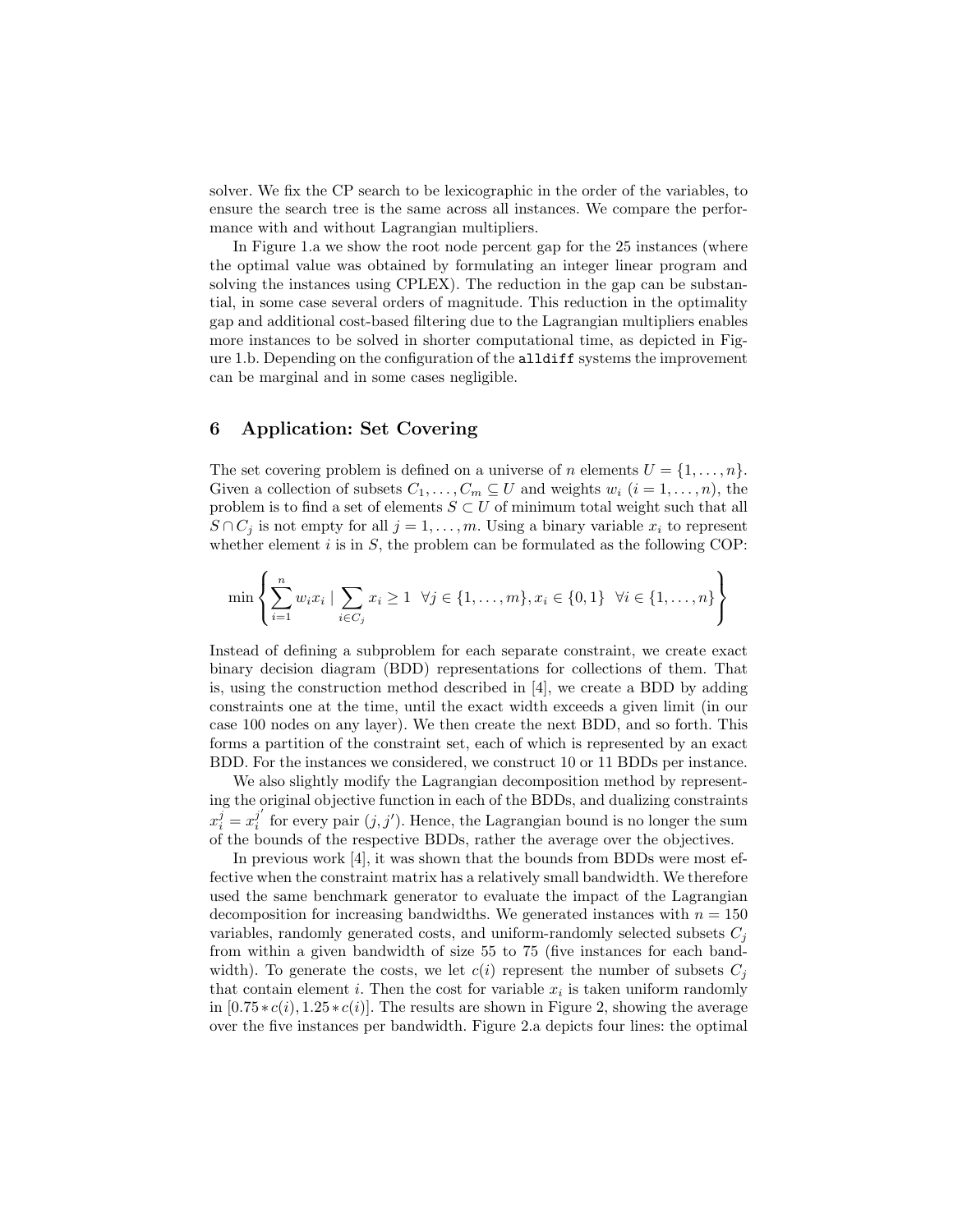

Fig. 2: Evaluating the bound from Lagrangian decomposition for set covering problems of varying bandwidth.

solution (found by CPLEX), the average bound without using Lagrangian decomposition, the maximum bound without using Lagrangian decomposition, and lastly the average bound when using the Lagrangian decomposition. Lagrangian decomposition generates bounds of much better quality than the independent BDDs. For example, for bandwidth 65 the average bound of 27.53 is improved to 77.80 using the Lagrangian decomposition, on average.

We also compare the Lagrangian decomposition to the original BDD relaxation from [4] that represents all constraints in a single BDD respecting a given maximum width. A larger width leads to a stronger relaxation and better bounds. Figure 2.b compares the percent gap (between the lower bound and the optimal solution) of the BDD relaxation for maximum widths 2,000 and 20,000 with that of the Lagrangian decomposition. We note that the BDD relaxation with maximum width 2,000 has about the same memory requirements as the separate BDDs for the Lagrangian decomposition. As the bandwidth increases, the quality of BDD relaxation rapidly declines, while the Lagrangian decomposition is much more stable and outperforms the BDD relaxation (decreasing the gap from 117.6% to 33% for bandwidth 75 and maximum width 2,000). This demonstrates that Lagrangian decompositions can be used to improve BDD-based optimization when a single BDD relaxation can no longer provide sufficient power to represent the entire problem. We do note, however, that the Lagrangian decomposition takes more time to compute (on average 60s) compared to the single BDD relaxation (on average 1.4s for width 2,000 and 17s for width 20,000).

## 7 Conclusion

We have introduced Lagrangian decomposition in the context of constraint programming as a generic approach to improve the constraint propagation process. The key idea is that we penalize variables in different constraints to take different assignments. We have shown how this approach can be utilized for stronger cost-based domain filtering, and that it leads to improved bounds for systems of alldiff constraints and set covering problems.